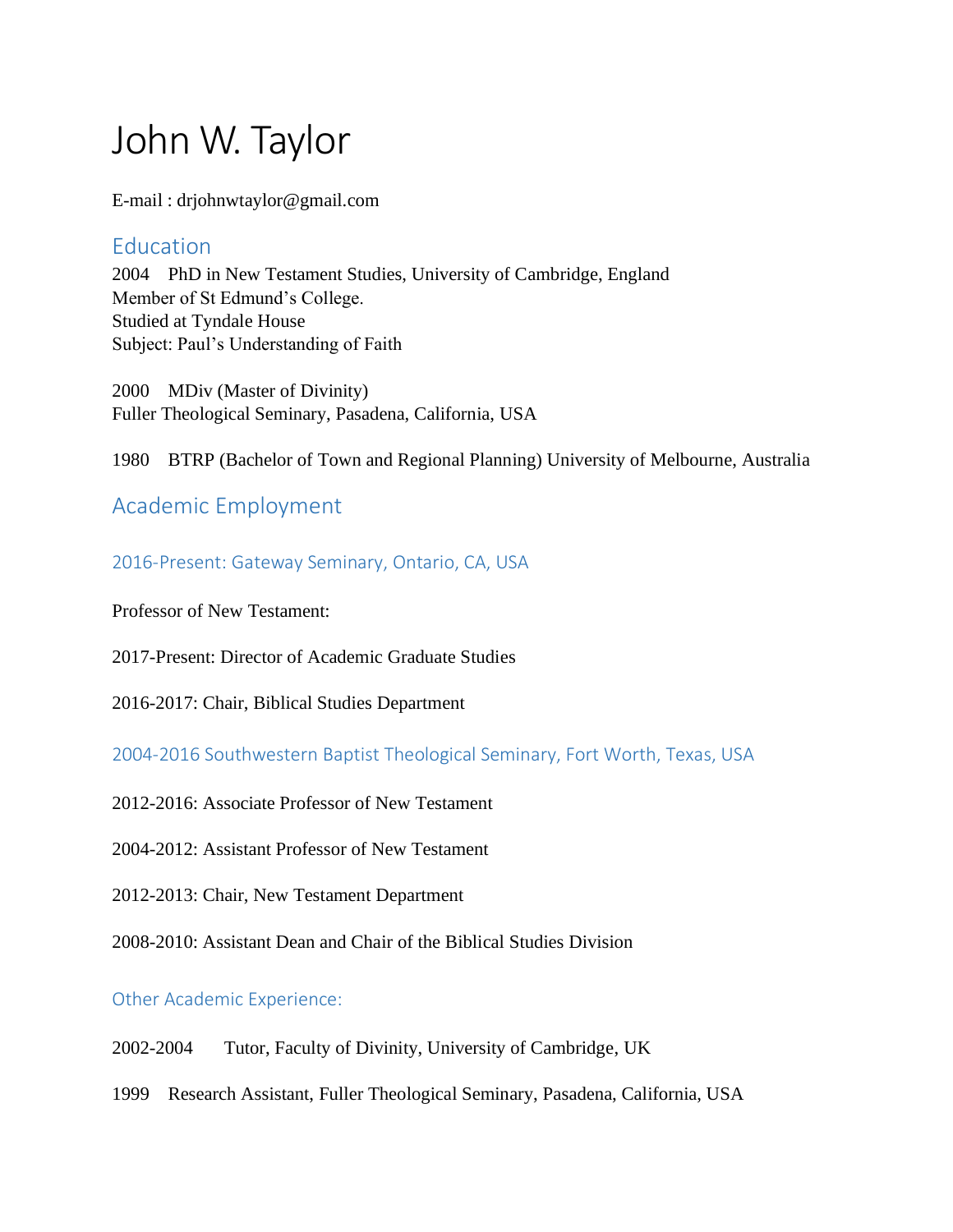# Missions Ministry:

#### 1979-1996: Youth With A Mission (YWAM), Australia and England

| 1990-1996<br>England         | Director, London and South-East England. Youth With A Mission, London,        |
|------------------------------|-------------------------------------------------------------------------------|
| 1987-1990                    | Director, South-West England Youth With A Mission, Devon, England             |
| 1983-87<br>England           | Leader: Mobile Team Ministry, Youth With A Mission, London and Nuneaton,      |
| 1982-1983<br>Sussex, England | Co-ordinator and Teacher: Discipleship Training School, Youth With A Mission, |
| 1980-1981                    | Staff Worker, Youth With A Mission, Sussex, England                           |
| 1979 - 1980                  | Staff Worker, Youth With A Mission, Goulburn, NSW, Australia                  |

# Professional Memberships:

Society of Biblical Literature, Evangelical Theological Society, Tyndale Fellowship

## Publications:

"Paul, Poverty, and Economic Justice", in Forster, Greg and Anthony R. Cross (eds.), *Human Flourishing: Economic Wisdom for a Fruitful Christian Vision of the Good Life*: Pickwick, 2020.

"Why Do We Need Nations: A Biblical Look at Nation and Language". August 2019. Available on the website of the Ethics and Political Economy Center: https://epecusa.com/. "Good Works and Good News: Keeping Body and Soul Together," Ethics and Political Economy Center, November 2018. "Too Much Power to Do Good: A Biblical Case for Limited Government, Part 3," Ethics and Political Economy Center, September 2018 "A Biblical Case for Limited Government: Part 2," Ethics and Political Economy Center, September 2018. "A Biblical Case for Limited Government: Part 1," Ethics and Political Economy Center, August 2018.

"Labor of Love: The Theology of Work in First and Second Thessalonians," in R. Keith Loftin and Trey Dimsdale (eds.), *Work: Theological Foundations and Practical Implications*, SCM, London, 2018.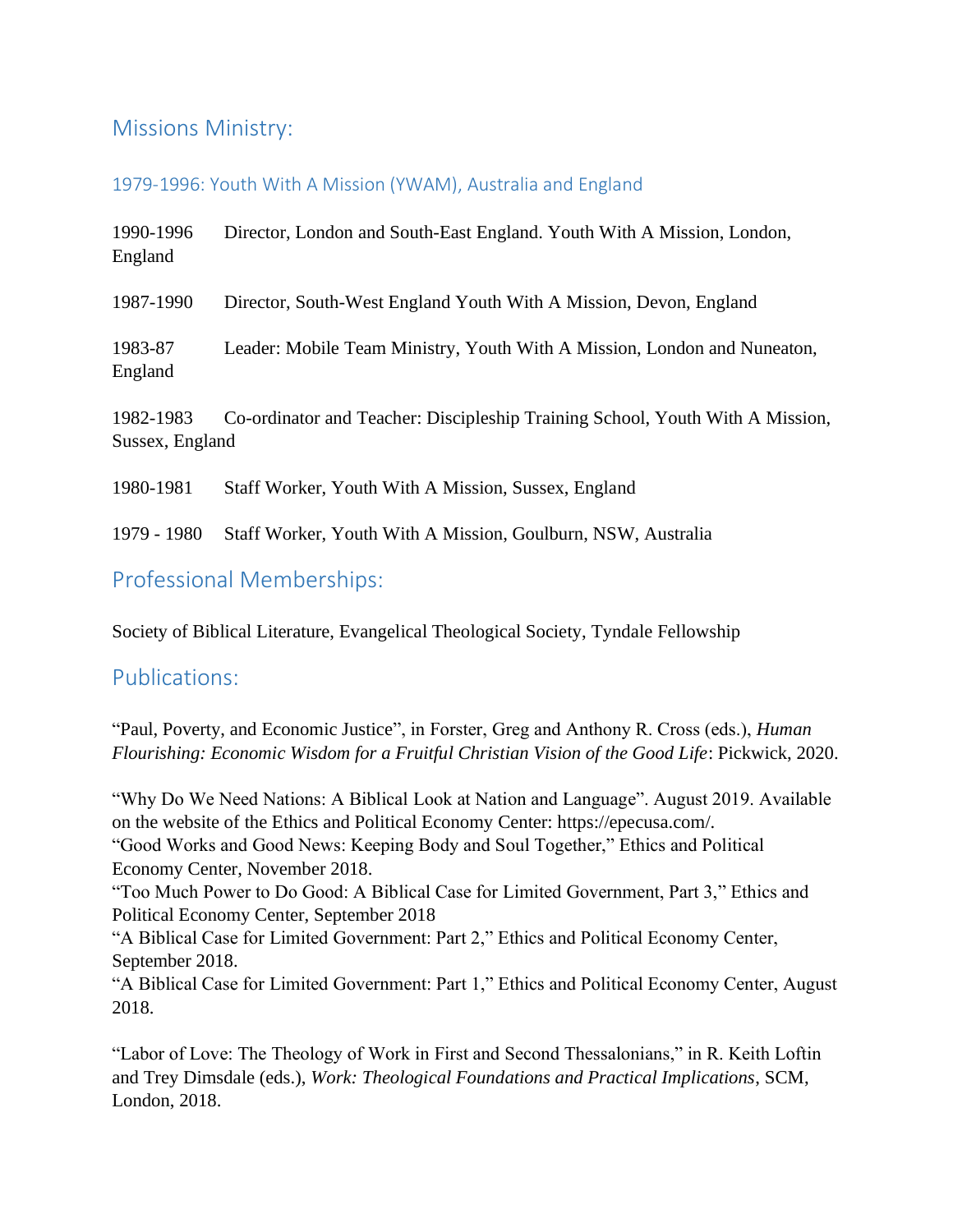"Labor of Love: The Theology of Work in First and Second Thessalonians." Southwestern Journal of Theology, 59/2, Spring 2017, pp. 201-218.

Guest-editing an issue of the Southwestern Journal of Theology, (59/2 Spring 2017), on Faith, Work and Economics, including co-authoring a guest editorial, p 131-32, and contributing an article.

"Humanity", "Sinfulness", "Salvation", and "God's Purpose of Grace", in *Disciple6: A Six-Year Curriculum for Making Teenage Disciples*, Southwestern Seminary, 2016.

"The Freedom of God and the Hope of Israel: Theological Interpretation of Romans 9", Southwestern Journal of Theology, 56/1, Fall 2013, 25-41.

"Demonstrating Transgression by Building Up the Faith: Argumentation in Galatians 2:17–18", Bulletin for Biblical Research 22.4, December 2012, 547-562.

"The Eschatological Interdependence of Jews and Gentiles in Galatians", Tyndale Bulletin 62.3, November 2012, 291-316. Online at http://www.tyndalehouse.com/Bulletin/63=2012/08\_Taylor-26.pdf.

"A Greek Lectionary Manuscript at Southwestern Seminary", Southwestern Journal of Theology, 53/1, Fall 2009, 18-31.

"The Gospel of Prayer" in *Giving Ourselves to Prayer: An Acts 6:4 Primer for Ministry*, ed. Dan Crawford, Prayershop Publishing 2009.

"From Faith to Faith: Romans 1:17 in the Light of Greek Idiom", New Testament Studies, July 2004, 37-348.

Contributor of notes to *The Christian Growth Study Bible*, (NIV), Zondervan, Grand Rapids, 1997.

## Academic Papers Presented:

"Poverty and Economic Justice in Second Corinthians," Evangelical Theological Society, Providence, RI, November 2020.

"Paul, Poverty, and Economic Justice", SBL Pacific Coast Regional Meeting, March 2020.

"Does the Coming of Faith mean the Coming of Christ? Faith Personified in Galatians 3:23-25." Evangelical Theological Society, San Diego, November 2019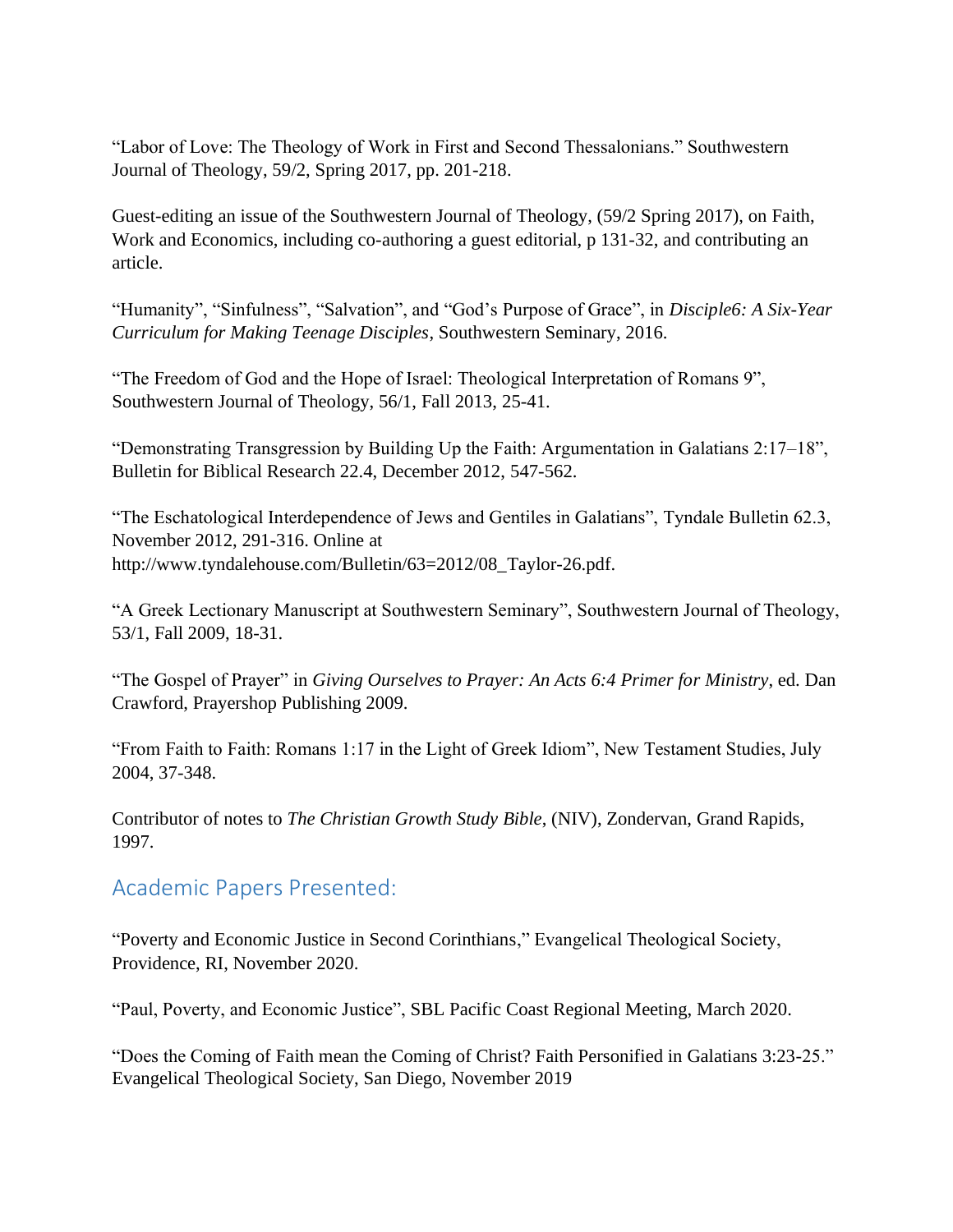"Paul, Poverty, and Economic Justice", The Bible and Economics Colloquium, Dallas, TX. January 2019.

"Portrait of the Invisible: The Gifts of the Spirit as Divine Self-Disclosure", Evangelical Theological Society, Denver, November 2018.

"Where Did the Money Go in the Pauline Churches, and Why?" The Old Testament & New Testament and Economics Colloquium, Fort Worth, May 2017.

"What's on the Menu at the Lord's Supper? The Common Meal in Romans 14-15 in Cultural and Literary Context." Evangelical Theological Society, Far West Region, Gateway Seminary, Ontario, April 2017.

"The Apostle Paul's Theology of Work": Acton University, Grand Rapids, MI, June 2018.

"The Lord's Supper in Romans: The Common Meal and United Worship in Romans 14—15 as Demonstration of the Gospel": Evangelical Theological Society, Providence, Rhode Island, November, 2017.

"Follow the Money: The Church as a Community of Obligation in Paul". Evangelical Theological Society Annual Meeting, San Diego, November 2014.

"Labor of Love: The Theology of Work in 1 and 2 Thessalonians." Colloquium on the New Testament and Economics, Land Center for Cultural Engagement, September 2014.

"The Meal is the Message: The Community Meal as Symbol and Proclamation in 1 Corinthians," Evangelical Theological Society Annual Meeting, Baltimore, November 2013.

"The Freedom of God and the Hope of Israel: Theological Interpretation of Romans 9" Evangelical Theological Society, Southwest Regional Annual Meeting, March 2012

"From Proof to Text: Mapping Hebrews' Messianic Exploration of the Psalms". SBL Annual Meeting, Greek Bible Section, November 2009, New Orleans, ETS Annual Meeting, Hebrews Section, November 2009, New Orleans, Southwestern Biblical Studies Colloquium: March 2010.

"Demonstrating Transgression by Building Up the Faith: Galatians 2:17-18 in Context", Evangelical Theological Society, Southwest Regional Annual Meeting, Houston, March 28, 2008; Evangelical Theological Society, Annual Meeting, Providence, RI, November 2008.

"Paul, Faith and Prophecy: Faith in the Prophetic Word as Background to Paul's Faith Language." Cambridge-Oxford NT seminar, May 2000.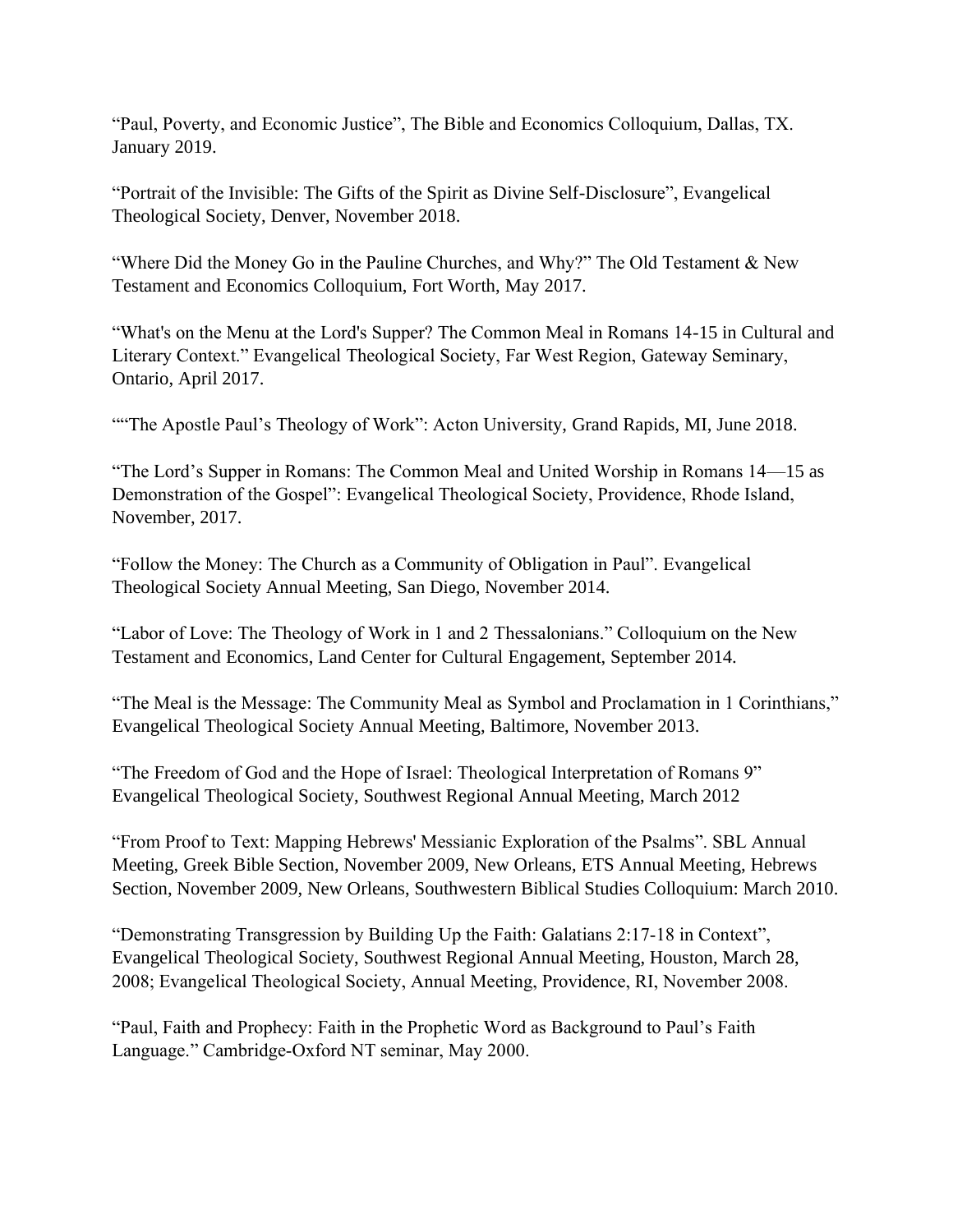"So That We [Jews] Might Receive the Promise of the Spirit: The Mutual Interdependence of the Eschatological Blessing of Jews and Gentiles in Galatians," Evangelical Theological Society, Washington, November 2006, Society of Biblical Literature Annual Meeting, Washington DC, November 2006.

"Interpreting Jewish Resistance to the Gospel: The Pastoral Purpose of Romans." Evangelical Theological Society, Southwest Region Annual Meeting, March 2006.

"The Faith of the Gentiles and the Purpose of Romans." Cambridge Senior New Testament Seminar, May 2004.

"Introduction to 4 Ezra". Cambridge Graduate Seminar on 'Justification and Variegated Nomism'. February 2002. This paper is published on-line at http://www.tyndale.cam.ac.uk/Tyndale/staff/Head/4Ezra.htm.

"Concerning 'Your Faith' in 1 Thessalonians: The Pastoral Dilemma Paul Could Not Endure", Tyndale New Testament Conference, June 2001.

# Additional Ministry Activities:

Itinerant Bible-teaching and preaching for more than forty years, to churches, conferences, seminaries and mission centers in over twenty countries.

Visiting lecturer in Bible schools and missionary training schools worldwide.

Involvement in contemporary worship ministry: leading, song-writing and recording.

Helped found and organize a regular interdenominational gathering of evangelical church leaders to pray for London and each other, 'London Leaders', under the auspices of the UK Evangelical Alliance

On the board (1991-96) of the Hanbury Project, a charity in inner-city London which provides counseling and medical help for alcoholics.

Involved in the Leadership Development Consultation, drawing together evangelical leaders from Europe interested in the mentoring of young leaders.

## Personal Information

Married to Heidi since 1984. We have 4 children and four grandchildren Place of Birth: Box Hill, Australia